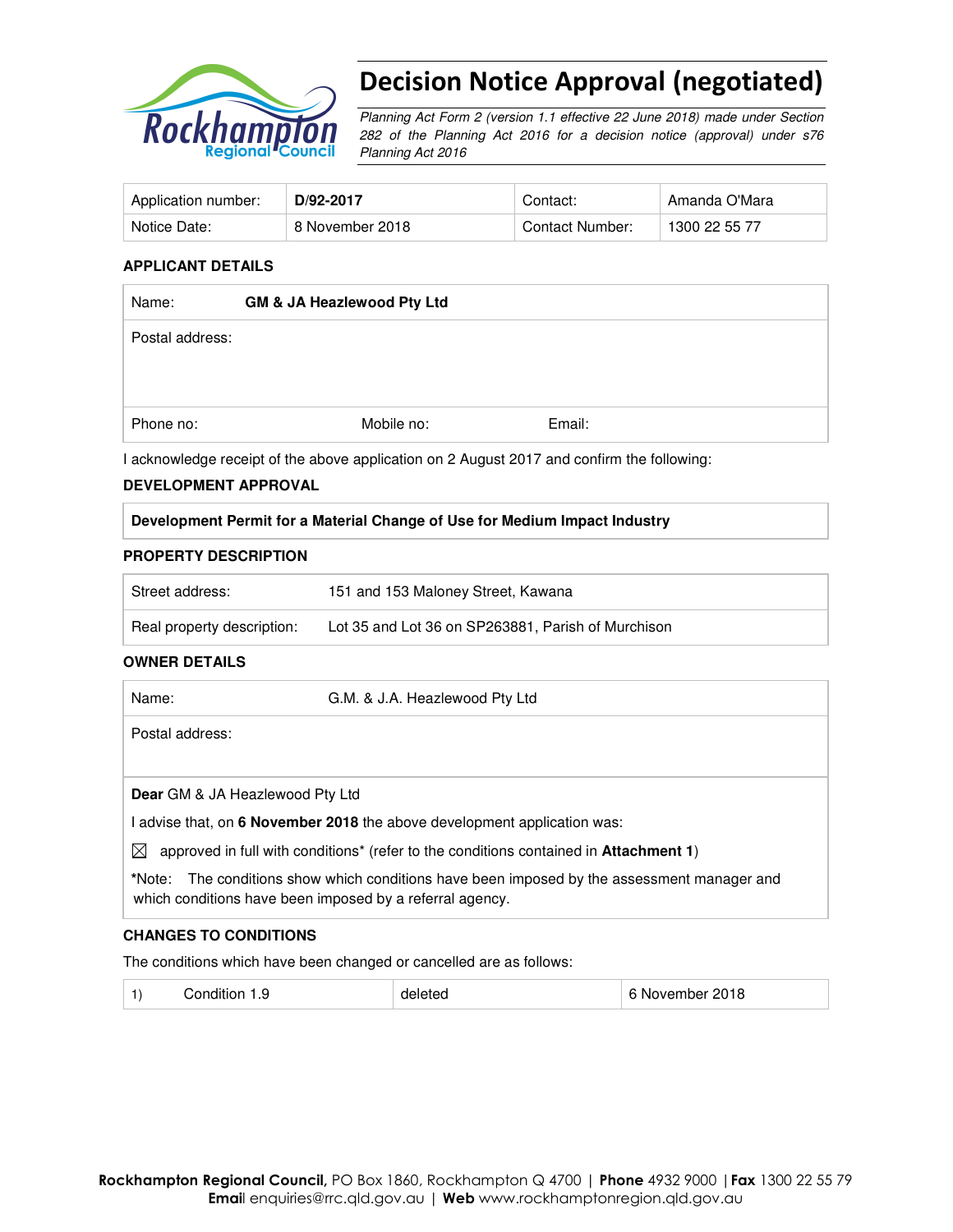# **1. DETAILS OF THE APPROVAL**

The following approvals are given:

|                                                                                                                                                                                                        | <b>Development</b><br><b>Permit</b> | <b>Preliminary</b><br>Approval |
|--------------------------------------------------------------------------------------------------------------------------------------------------------------------------------------------------------|-------------------------------------|--------------------------------|
| Development assessable under the planning scheme, superseded<br>planning scheme, a temporary local planning instrument, a master<br>plan or a preliminary approval which includes a variation approval | $\times$                            |                                |
| - Material change of use                                                                                                                                                                               |                                     |                                |

#### **2. CONDITIONS**

This approval is subject to the conditions in Attachment 1.

# **3. FURTHER DEVELOPMENT PERMITS REQUIRED**

Please be advised that the following development permits are required to be obtained before the development can be carried out:

| Type of development permit required | Subject of the required development permit |
|-------------------------------------|--------------------------------------------|
| <b>Operational Works</b>            | <b>Stormwater Works</b>                    |
|                                     | Site Works                                 |
| <b>Building Works</b>               |                                            |
| Plumbing and Drainage Works         |                                            |

#### **4. REFERRAL AGENCIES NIL 2008 AND ALL 2009 AND AREA REFERRAL AGENCIES**

#### **5. THE APPROVED PLANS**

**The approved development must be completed and maintained generally in accordance with the approved drawings and documents:** 

| Drawing/<br>report title        | <b>Prepared by</b>                            | <b>Date</b> | Reference number            | <b>Version</b> /<br><b>Issue</b> |  |  |  |  |
|---------------------------------|-----------------------------------------------|-------------|-----------------------------|----------------------------------|--|--|--|--|
|                                 | Aspect of development: Material Change of Use |             |                             |                                  |  |  |  |  |
| Site Plan                       | Rufus Design Group                            | 17 Nov 2017 | 160820-01 Sheet 1<br>of $5$ | Е                                |  |  |  |  |
| Floor Plan                      | Rufus Design Group                            | 17 Nov 2017 | 160820-02 Sheet 2<br>of 5   | D                                |  |  |  |  |
| Elevations                      | Rufus Design Group                            | 17 Nov 2017 | 160820-03 Sheet 3<br>of 5   | E                                |  |  |  |  |
| Traffic Impact<br>Assessment    | Dileigh Consulting<br>Engineers               | 04 Sep 2018 | D18126-PR02                 | A                                |  |  |  |  |
| Stormwater<br>Management Report | Dileigh Consulting<br>Engineers               | 31 Aug 2018 | D <sub>18.126</sub>         | 01                               |  |  |  |  |
| Noise Assessment<br>Report      | RoadPro Acoustics                             | 24 Nov 2017 | 1109R1-D1                   | 0                                |  |  |  |  |

## **6. CURRENCY PERIOD FOR THE APPROVAL (s.85 of the Planning Act)**

The standard relevant periods stated in section 85 of Planning Act 20016 apply to each aspect of development in this approval, if not stated in the conditions of approval attached.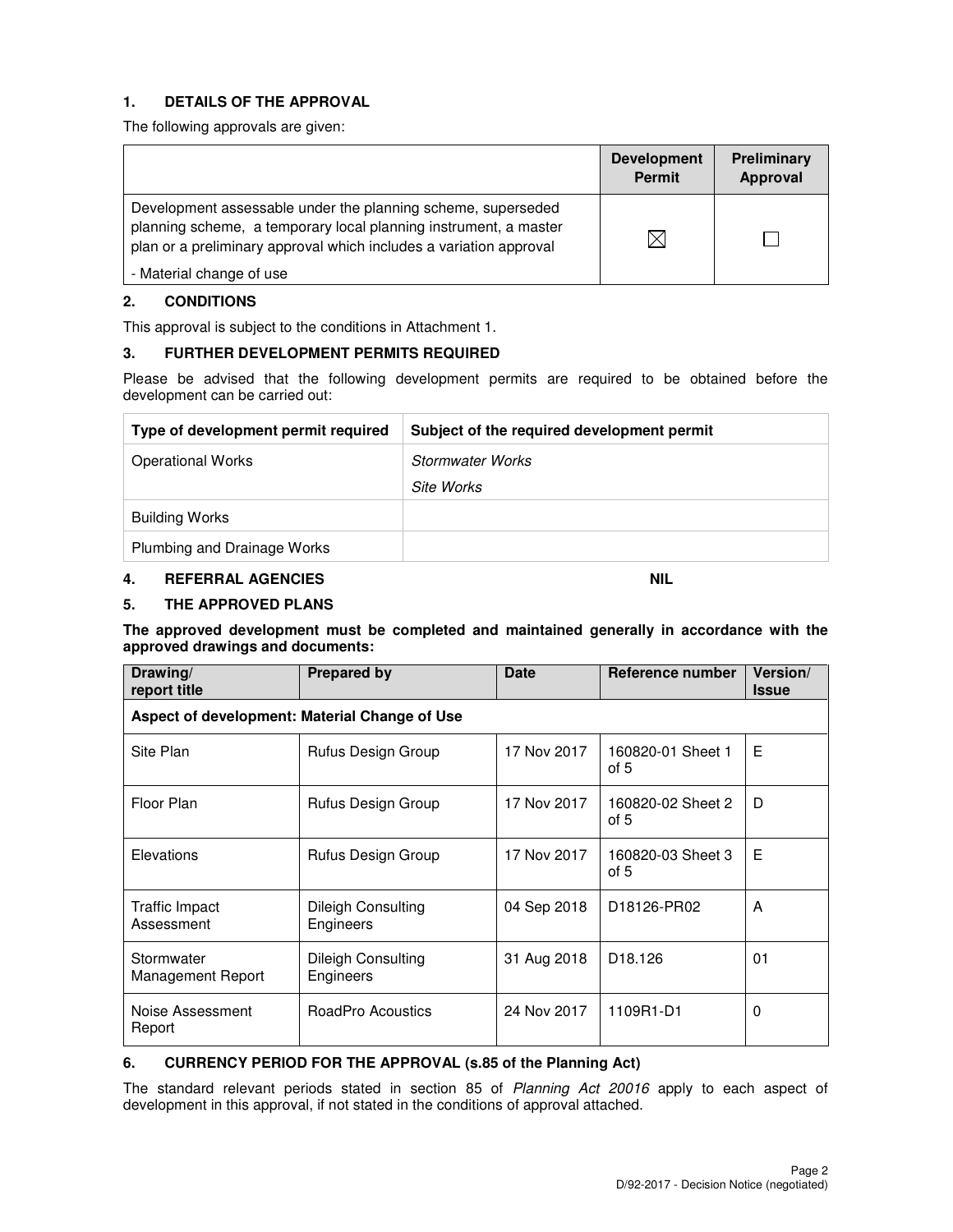# **7. STATEMENT OF REASONS**

| Description of the<br>development | The proposed development is for a Material Change of Use for Medium<br>Impact Industry                                                                                                                                                                                                                                                                             |  |  |
|-----------------------------------|--------------------------------------------------------------------------------------------------------------------------------------------------------------------------------------------------------------------------------------------------------------------------------------------------------------------------------------------------------------------|--|--|
| <b>Reasons for Decision</b>       | The proposal minimises adverse impacts on nearby non-industrial<br>a)<br>zoned land and sensitive land uses through building design,<br>screening and landscaping.                                                                                                                                                                                                 |  |  |
|                                   | The proposal minimises the generation of noise, dust and odour so<br>b)<br>that:<br>i. nuisance is not caused to adjoining premises or other nearby<br>sensitive land uses; and                                                                                                                                                                                    |  |  |
|                                   | desired ambient noise levels in residential zones are not<br>ii.<br>exceeded.                                                                                                                                                                                                                                                                                      |  |  |
|                                   | The proposed use does not compromise the strategic framework in<br>C)<br>the Rockhampton Region Planning Scheme 2015;                                                                                                                                                                                                                                              |  |  |
|                                   | Assessment of the development against the relevant zone purpose,<br>d)<br>planning scheme codes and planning scheme policies demonstrates<br>that the proposed development will not cause significant adverse<br>impacts on the surrounding natural environment, built environment<br>and infrastructure, community facilities, or local character and<br>amenity; |  |  |
|                                   | The proposed development does not compromise the relevant State<br>e)<br>Planning Policy; and                                                                                                                                                                                                                                                                      |  |  |
|                                   | f)<br>On balance, the application should be approved because the<br>circumstances favour Council exercising its discretion to approve the<br>application even though the development does not comply with an<br>aspect of the assessment benchmarks.                                                                                                               |  |  |
| Assessment<br><b>Benchmarks</b>   | The proposed development was assessed against the following assessment<br>benchmarks:                                                                                                                                                                                                                                                                              |  |  |
|                                   | Low Impact Industry Zone Code;<br>$\bullet$<br>Access, Parking and Transport Code;<br>$\bullet$<br>Landscape Code;<br>$\bullet$<br>Stormwater Management Code;<br>$\bullet$<br>Waste Management Code; and<br>$\bullet$<br>Water and Sewer Code.                                                                                                                    |  |  |
| <b>Matters prescribed by</b>      | The State Planning Policy - Part $E_i$ ;                                                                                                                                                                                                                                                                                                                           |  |  |
| regulation                        | The Central Queensland Regional Plan;                                                                                                                                                                                                                                                                                                                              |  |  |
|                                   | The Rockhampton Region Planning Scheme 2015.                                                                                                                                                                                                                                                                                                                       |  |  |
|                                   | The common material, being the material submitted with the<br>application.                                                                                                                                                                                                                                                                                         |  |  |

# **8. APPEAL RIGHTS**

The rights of an applicant to appeal to a tribunal or the Planning and Environment Court against a decision about a development application are set out in chapter 6, part 1 of the Planning Act 2016. For particular applications, there may also be a right to make an application for a declaration by a tribunal (see chapter 6, part 2 of the Planning Act 2016).

## Appeal by an applicant

An applicant for a development application may appeal to the Planning and Environment Court against the following: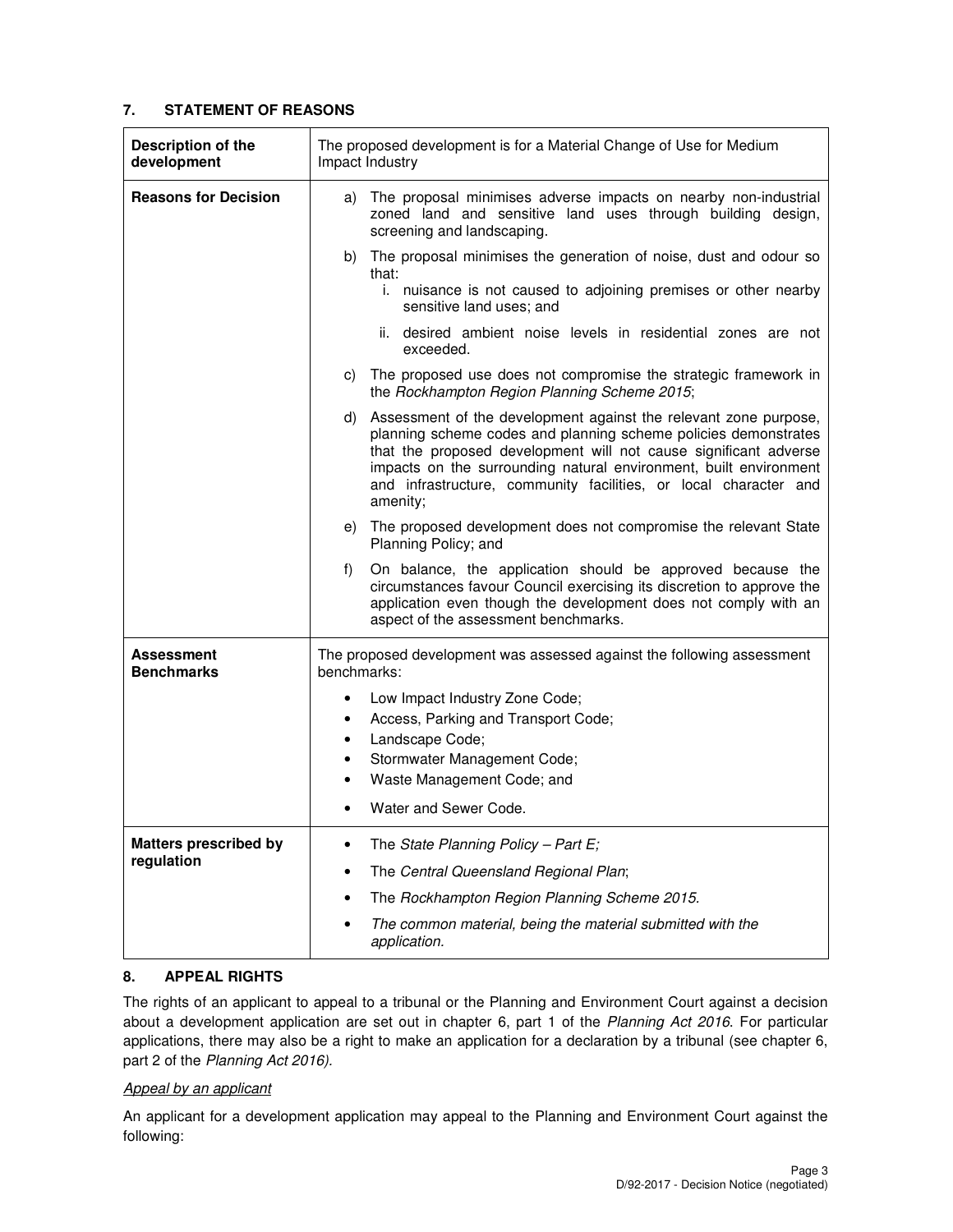- the refusal of all or part of the development application
- a provision of the development approval
- the decision to give a preliminary approval when a development permit was applied for
- a deemed refusal of the development application.

An applicant may also have a right to appeal to the Development tribunal. For more information, see schedule 1 of the Planning Act 2016.

The timeframes for starting an appeal in the Planning and Environment Court are set out in section 229 of the Planning Act 2016.

**Attachment 2** is an extract from the Planning Act 2016 that sets down the applicant's appeal rights and the appeal rights of a submitter.

#### **9. WHEN THE DEVELOPMENT APPROVAL TAKES EFFECT**

This development approval takes effect:

From the time the decision notice is given – if there is no submitter and the applicant does not appeal the decision to the court.

Or

When the submitter's appeal period ends – if there is a submitter and the applicant does not appeal the decision to the court.

Or

Subject to the decision of the court, when the appeal is finally decided  $-$  if an appeal is made to the court.

#### **10. ASSESSMENT MANAGER**

| Name: | Tarnya Fitzgibbon<br><b>COORDINATOR</b> | Signature: | Date: 8 November 2018 |
|-------|-----------------------------------------|------------|-----------------------|
|       | <b>DEVELOPMENT ASSESSMENT</b>           |            |                       |

#### **Attachment 1 – Conditions of the approval**

**Part 1 – Conditions imposed by the assessment manager** [Note: where a condition is imposed about infrastructure under Chapter 4 of the Planning Act 2016, the relevant provision of the Act under which this condition was imposed must be specified.]

#### **Attachment 2—Extract on appeal rights**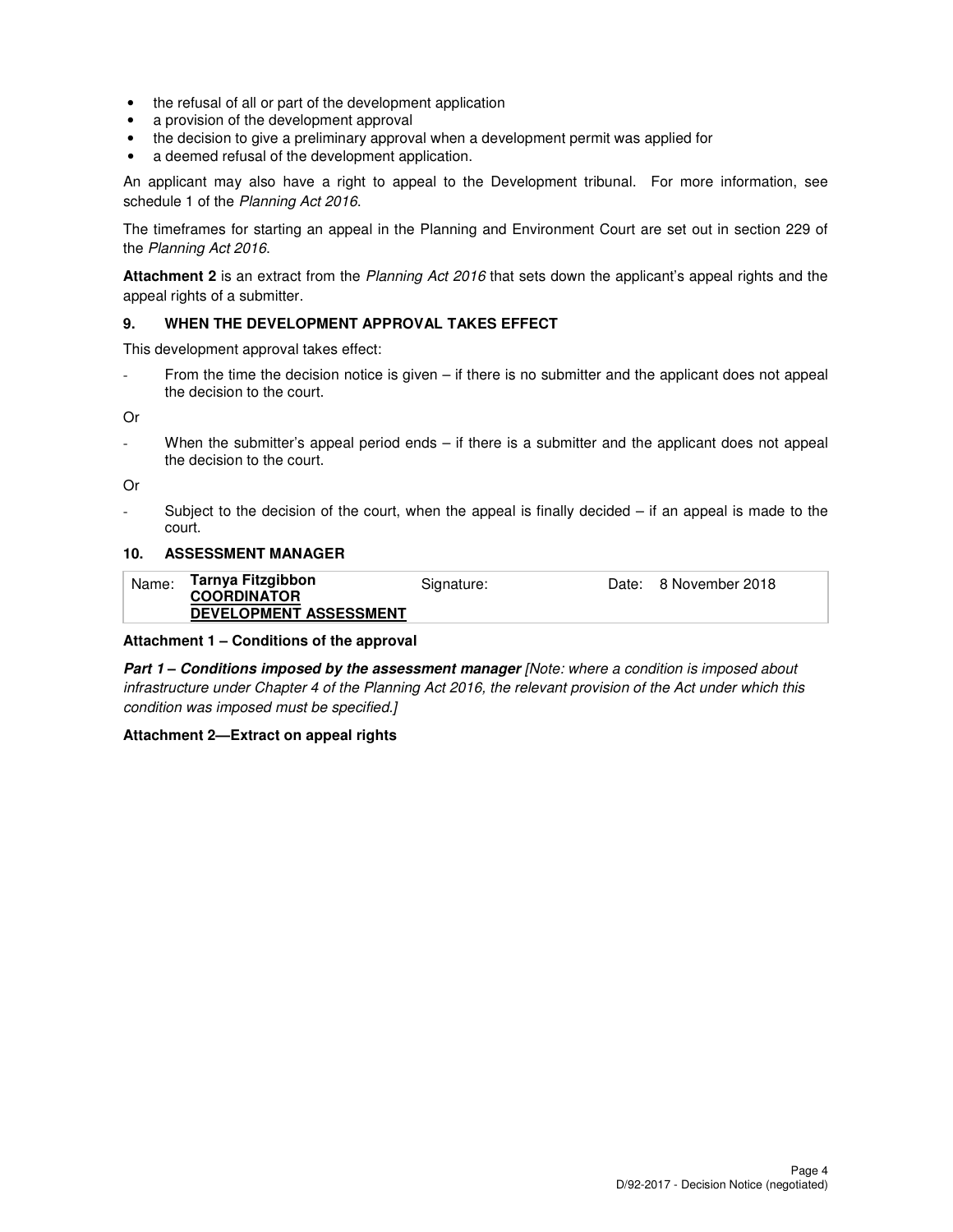

# **Attachment 1 – Part 1 Rockhampton Regional Council Conditions**

Planning Act 2016

# 1.0 ADMINISTRATION

- 1.1 The Developer and his employee, agent, contractor or invitee is responsible for ensuring compliance with the conditions of this development approval.
- 1.2 Where these Conditions refer to "Council" in relation to requiring Council to approve or to be satisfied as to any matter, or conferring on the Council a function, power or discretion, that role may be fulfilled in whole or in part by a delegate appointed for that purpose by the Council.
- 1.3 All conditions, works, or requirements of this development approval must be undertaken, completed, and be accompanied by a Compliance Certificate for any operational works required by this development approval:
	- 1.3.1 to Council's satisfaction;
	- 1.3.2 at no cost to Council; and
	- 1.3.3 prior to the commencement of the use,

unless otherwise stated.

- 1.4 Infrastructure requirements of this development approval must be contributed to the relevant authorities, where applicable, at no cost to Council, prior to the commencement of the use, unless otherwise stated.
- 1.5 The following further Development Permits must be obtained prior to the commencement of any works associated with their purposes:
	- 1.5.1 Operational Works:
		- (i) Stormwater Works;
		- (ii) Site Works;
	- 1.5.2 Plumbing and Drainage Works; and
	- 1.5.3 Building Works:
- 1.6 All Development Permits for Operational Works and Plumbing and Drainage Works must be obtained prior to the issue of a Development Permit for Building Works.
- 1.7 All works must be designed, constructed and maintained in accordance with the relevant Council policies, guidelines and standards, unless otherwise stated.
- 1.8 All engineering drawings/specifications, design and construction works must be in accordance with the requirements of the relevant Australian Standards and must be approved, supervised and certified by a Registered Professional Engineer of Queensland.

## 2.0 APPROVED PLANS AND DOCUMENTS

2.1 The approved development must be completed and maintained generally in accordance with the approved plans and documents, except where amended by any condition of this development approval: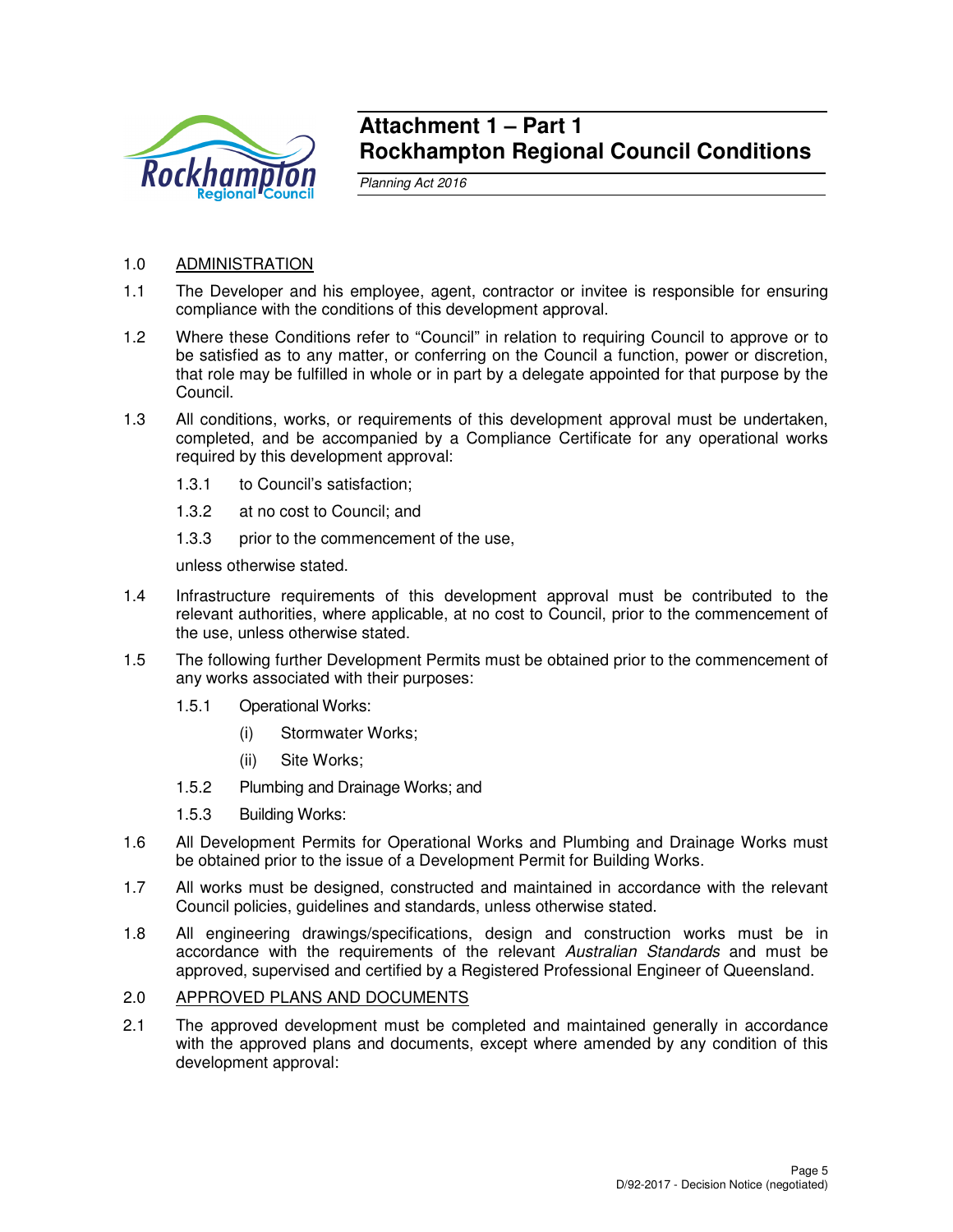| Drawing/<br>report title             | <b>Prepared by</b>                            | <b>Date</b> | Reference number                     | Version/<br><b>Issue</b> |  |  |  |  |
|--------------------------------------|-----------------------------------------------|-------------|--------------------------------------|--------------------------|--|--|--|--|
|                                      | Aspect of development: Material Change of Use |             |                                      |                          |  |  |  |  |
| Site Plan                            | Rufus Design Group                            | 17 Nov 2017 | 160820-01 Sheet 1<br>of 5            | E                        |  |  |  |  |
| Floor Plan                           | Rufus Design Group                            | 17 Nov 2017 | 160820-02 Sheet 2<br>of $5$          | D                        |  |  |  |  |
| Elevations                           | Rufus Design Group                            | 17 Nov 2017 | 160820-03 Sheet 3<br>of 5            | E                        |  |  |  |  |
| Traffic Impact<br>Assessment         | Dileigh Consulting<br>Engineers               | 04 Sep 2018 | D <sub>18126</sub> -PR <sub>02</sub> | A                        |  |  |  |  |
| Stormwater<br>Management<br>Report   | Dileigh Consulting<br>Engineers               | 31 Aug 2018 | D <sub>18.126</sub>                  | 01                       |  |  |  |  |
| <b>Noise</b><br>Assessment<br>Report | RoadPro Acoustics                             | 24 Nov 2017 | 1109R1-D1                            | 0                        |  |  |  |  |

- 2.2 Where there is any conflict between the conditions of this development approval and the details shown on the approved plans and documents, the conditions of this development approval must prevail.
- 2.3 Where conditions require the above plans or documents to be amended, the revised document(s) must be submitted for approval by Council prior to the submission of an application for a Development Permit for Operational Works.
- 3.0 PLUMBING AND DRAINAGE WORKS
- 3.1 A Development Permit for Plumbing and Drainage Works must be obtained for the removal and/or demolition of any existing structure on the development site.
- 3.2 All internal plumbing and drainage works must be designed and constructed in accordance with the approved plans (refer to condition 2.1), Capricorn Municipal Development Guidelines, Water Supply (Safety and Reliability) Act 2008, Plumbing and Drainage Act 2002, and Council's Plumbing and Drainage Policies and the provisions of a Development Permit for Plumbing and Drainage Works.
- 3.3 The development must be connected to Council's reticulated sewerage and water networks.
- 3.4 Adequate domestic and firefighting protection must be provided to the development, and must be certified by a hydraulic engineer or other suitably qualified person.
- 3.5 Alteration, disconnection or relocation of internal plumbing and sanitary drainage works associated with the existing building must be in accordance with regulated work under the Plumbing and Drainage Act 2002 and Council's Plumbing and Drainage Policies.
- 3.6 Amended or new sewerage trade waste permits must be obtained for the discharge of any non-domestic waste into Council's reticulated sewerage network. Arrestor traps must be provided where commercial or non-domestic waste is proposed to be discharged into the sewer system.
- 3.7 Water meter boxes and sewerage connections located within trafficable areas must be raised or lowered to suit the finished surface levels and must be provided with heavy duty trafficable lids.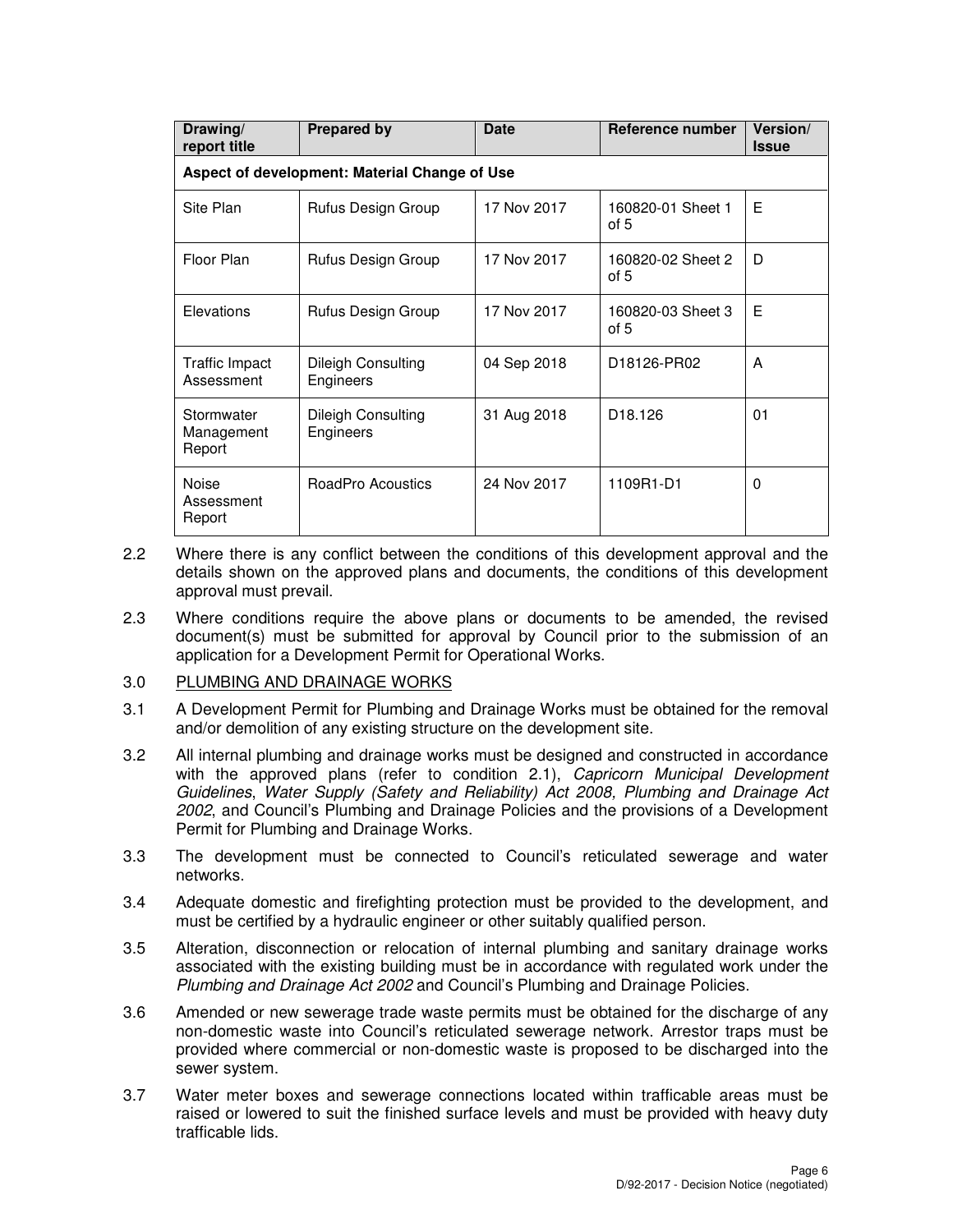# 4.0 STORMWATER WORKS

- 4.1 A Development Permit for Operational Works (stormwater works) must be obtained prior to the commencement of any stormwater works required by this development approval.
- 4.2 All stormwater drainage works must be designed and constructed in accordance with the approved plans (refer to condition 2.1), Queensland Urban Drainage Manual, Capricorn Municipal Development Guidelines, and sound engineering practice and the provisions of a Development Permit for Operational Works (stormwater works).
- 4.3 All stormwater must drain to a demonstrated lawful point of discharge and must not adversely affect surrounding land or infrastructure in comparison to the pre-development conditions, including but not limited to blocking, altering or diverting existing stormwater runoff patterns or having the potential to cause damage to other infrastructure.
- 4.4 The development must not increase peak stormwater runoff for a selected range of storm events up to and including a one per cent (1%) Annual exceedance probability storm event, for the post-development conditions.
- 4.5 Two underground stormwater detention tanks with a capacity of 45 cubic metres must be provided. One under the proposed wash-down area within Lot 35 and the other within the northern corner of Lot 36 in accordance with the Stormwater Management Report (refer to condition 2.1).
- 4.6 Two bio-retention basins with an area of 47 square metres and 45 square metres must be constructed within Lot 35 and Lot 36 respectively in accordance with the Stormwater Management Report (refer to condition 2.1). The proposed Bio-retention basins must be designed and constructed in accordance with most recent version of the Construction and Establishment Guidelines: Swales, Bioretention Systems and Wetlands published by Water by Design.
- 4.7 Any application for a Development Permit for Operational Works (stormwater works) must be accompanied by engineering plans with details of any new drainage systems including retention systems, inlet and outlet structures, or the amendment and upgrading of existing drainage systems to implement the proposed drainage strategy.

# 5.0 ROOF AND ALLOTMENT DRAINAGE WORKS

- 5.1 All roof and allotment drainage works must be designed and constructed in accordance with the approved plans (refer to condition 2.1), Queensland Urban Drainage Manual, Capricorn Municipal Development Guidelines, and sound engineering practice.
- 5.2 All roof and allotment runoff from the development must be directed to a lawful point of discharge and must not restrict, impair or change the natural flow of runoff water or cause a nuisance to surrounding land or infrastructure.
- 5.3 The development must not increase peak stormwater runoff for a selected range of storm events up to and including a one per cent (1%) Annual exceedance probability storm event, for the post-development conditions.
- 6.0 SITE WORKS
- 6.1 A Development Permit for Operational Works (site works) must be obtained prior to the commencement of any site works on the development site.
- 6.2 Any application for a Development Permit for Operational Works (site works) must be accompanied by an earthworks plan that clearly identifies the following:
	- 6.2.1 the location of cut and/or fill;
	- 6.2.2 the type of fill to be used and the manner in which it is to be compacted;
	- 6.2.3 the quantum of fill to be deposited or removed and finished cut and/or fill levels;
	- 6.2.4 details of any proposed access routes that are intended to be used to transport fill to or from the development site; and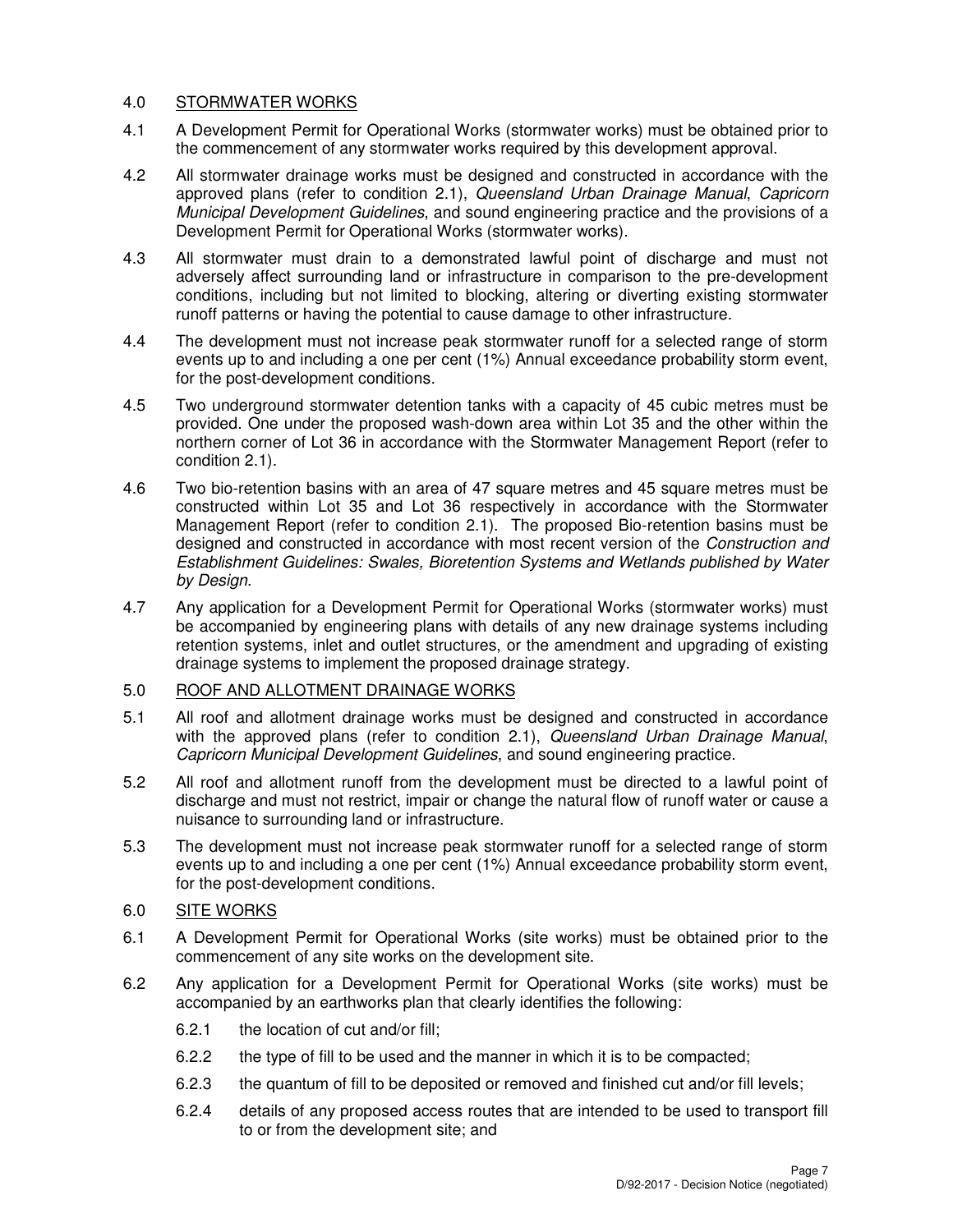- 6.2.5 the maintenance of access roads to and from the development site so that they are free of all cut and/or fill material and cleaned as necessary.
- 6.3 All earthworks must be undertaken in accordance with Australian Standard AS3798 "Guidelines on earthworks for commercial and residential developments".
- 6.4 Site works must be constructed such that they do not, at any time, in any way restrict, impair or change the natural flow of runoff water, or cause a nuisance or worsening to surrounding land or infrastructure.

# 7.0 BUILDING WORKS

- 7.1 A Development Permit for Building Works must be obtained for all building and structures on site.
- 7.2 Impervious paved waste storage area/s must be provided in accordance with the Environmental Protection Regulation 2008 and must be:
	- 7.2.1 designed and located so as not to cause a nuisance to neighbouring properties;
	- 7.2.2 surrounded by at least a 1.8 metre high screen fence that obstructs from view the contents of the waste storage area by any member of the public from any public place;
	- 7.2.3 of a sufficient size to accommodate commercial type bins that will be serviced by a commercial contractor plus clearances around the bins for manoeuvring and cleaning;
	- 7.2.4 setback a minimum of two (2) metres from any road frontage; and
	- 7.2.5 provided with a suitable hosecock and hoses at the refuse container area, and washdown must be drained to the sewer and fitted with an approved stormwater diversion valve arrangement in accordance with the Sewerage Trade Waste provisions and the Plumbing and Drainage Act 2002.

As an alternative to a washdown facility, a fully contained commercial bin cleaning service is acceptable provided no wastewater is discharged from the site to the sewer.

## 8.0 LANDSCAPING WORKS

- 9.0 All landscaping must be established generally in accordance with the approved plans (refer to condition 2.1).
- 9.1 The landscaped areas must be subject to:
	- 9.1.1 a watering and maintenance plan during the establishment moment; and
	- 9.1.2 an ongoing maintenance and replanting programme.
- 10.0 ELECTRICITY
- 10.1 Electricity services must be provided to the development in accordance with the approved Operational Works Plans and the standards and requirements of the relevant service provider.
- 11.0 TELECOMMUNICATIONS
- 11.1 Telecommunications services must be provided to the development in accordance with the approved Operational Works Plans and the standards and requirements of the relevant service provider.
- 12.0 ASSET MANAGEMENT
- 12.1 Any alteration necessary to electricity, telephone, water mains, sewerage mains, and/or public utility installations resulting from the development or in connection with the development, must be undertaken and completed at no cost to Council.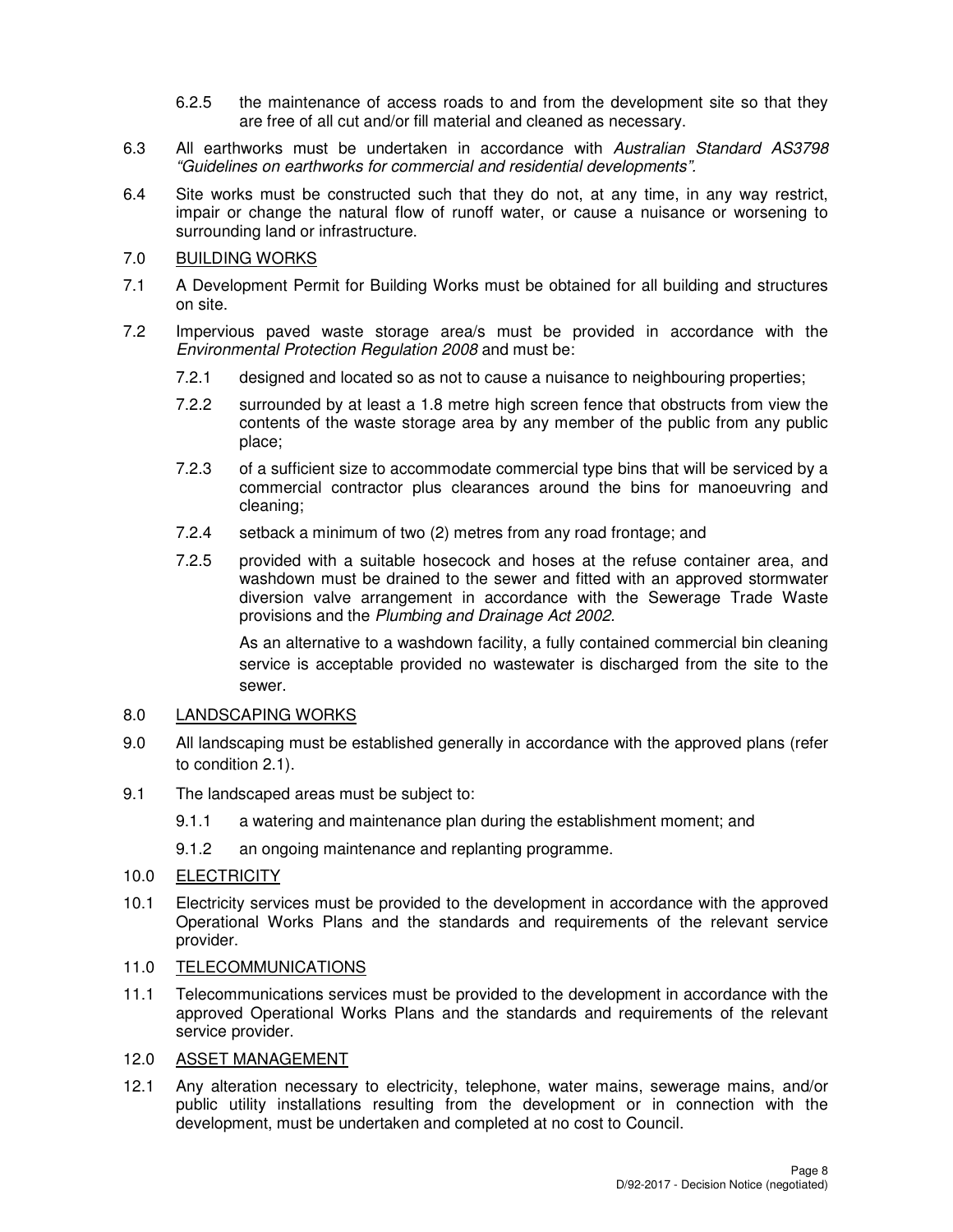- 12.2 Any damage to existing stormwater, water supply and sewerage infrastructure, kerb and channel, pathway or roadway (including removal of concrete slurry from public land and Council infrastructure), that occurs while any works are being carried out in association with this development approval must be repaired at full cost to the developer. This includes the reinstatement of any existing traffic signs or pavement markings that may have been removed or damaged.
- 12.3 'As Constructed' information pertaining to assets to be handed over to Council and those which may have an impact on Council's existing and future assets must be provided prior to the commencement of the use. This information must be provided in accordance with the Asset Design and As Constructed Manual (ADAC).

# 13.0 ENVIRONMENTAL HEALTH

- 13.1 Any lighting devices associated with the development, such as sensory lighting, must be positioned on the development site and shielded so as not to cause glare or other nuisance to nearby residents and motorists. Night lighting must be designed, constructed and operated in accordance with Australian Standard AS4282 "Control of the obtrusive effects of outdoor lighting".
- 13.2 Noise emitted from the activity must not cause an environmental nuisance.
- 13.3 Operations on the site must have no significant impact on the amenity of adjoining premises or the surrounding area due to the emission of light, noise or dust.
- 13.4 Noise mitigation measures as described in the Noise Assessment Report (refer to condition 2.1) must be implemented/maintained.
- 13.5 When requested by Council, noise monitoring must be undertaken and recorded within three (3) months, to investigate any genuine complaint of nuisance caused by noise. The monitoring data, an analysis of the data and a report, including noise mitigation measures, must be provided to Council within fourteen (14) days of the completion of the investigation. Council may require any noise mitigation measures identified in the assessment to be implemented within appropriate timeframes. Noise measurements must be compared with the acoustic quality objectives specified in the most recent edition of the *Environmental* Protection (Noise) Policy.
- 13.6 Odour and visible contaminants, including but not limited to dust, fume, smoke, aerosols, overspray or particulates, must not be released to the environment in a manner that will or may cause environmental nuisance or harm unless such release is authorised by Council.
- 13.7 Plant and equipment must be maintained in proper working order at all times, in accordance with the manufacturer's directions to ensure the efficiency of the equipment.
- 13.8 No contaminants are permitted to be released to land or water, including soil, silt, oils, detergents, etcetera. Any wash-down areas used for the maintenance or cleaning of equipment (including vehicles) must be appropriately bunded and drained to the sewer network in accordance with a trade waste permit.

# 14.0 ABRASIVE BLASTING

- 14.1 All abrasive blasting operations must be conducted in a fully enclosed and sealed booth or chamber. The booth or chamber must be totally enclosed and vented to the atmosphere through an effective dust collector, for example, a fabric filter dust collector.
- 14.2 Open air abrasive blasting may only occur if conducted on a bunded and controlled surface and the item being blasted must be fully enclosed (sides and top) with screening material or fully screened (sides only) to a height two (2) metres above the structure being blasted.
- 14.3 Spent abrasive blasting media must be disposed of as regulated waste or tested in accordance with the receiving facility's requirements prior to disposal. Disposal to the receiving facility may only occur if the testing indicates that the media is below the maximum contaminant levels for that facility to accept the waste.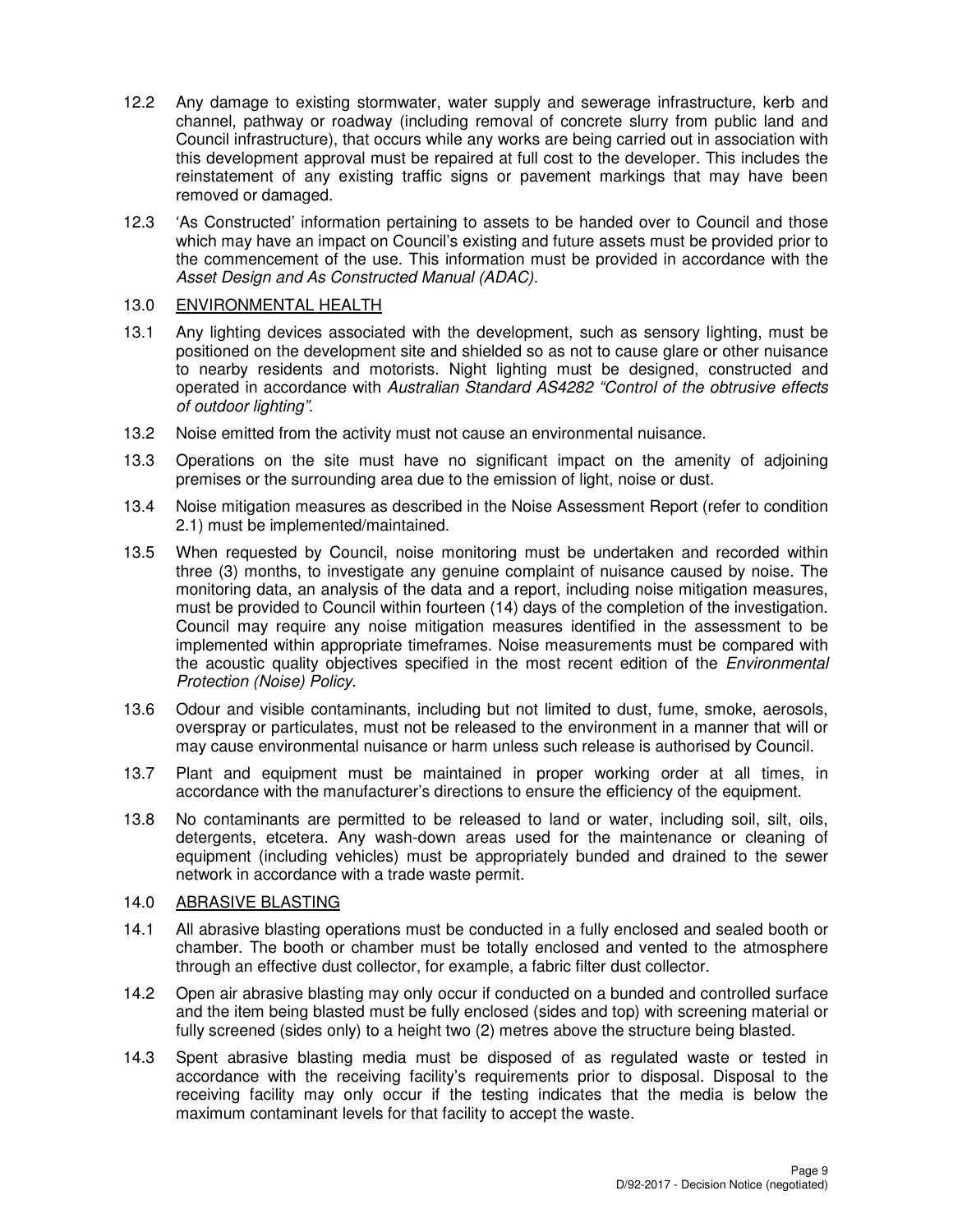# OPERATING PROCEDURES

- 14.4 All construction materials, waste, waste skips, machinery and contractors' vehicles must be located and stored or parked within the development site. Storage of materials or parking of construction machinery or contractors' vehicles must not occur within Alexandra Street or Maloney Street.
- 14.5 All surface treatments must be operated and maintained in a manner so that there is no significant impact on the amenity of adjoining premises or the surrounding area being caused due to the emission of dust or resulting in sediment laden water.

If the amenity impacts cannot be mitigated, the area must be sealed to Council's satisfaction.

- 14.6 All waste storage areas must be:
	- 14.6.1 kept in a clean and tidy condition; and
	- 14.6.2 maintained in accordance with *Environmental Protection Regulation 2008*.
- 14.7 The hours of operations for the development site must be limited to:
	- 14.7.1 0500 hours to 2400 hours on Monday to Saturday,

with no operations on Sundays or Public Holidays.

#### ADVISORY NOTES

# NOTE 1. Aboriginal Cultural Heritage

It is advised that under section 23 of the Aboriginal Cultural Heritage Act 2003, a person who carries out an activity must take all reasonable and practicable measures to ensure the activity does not harm Aboriginal cultural heritage (the "cultural heritage duty of care"). Maximum penalties for breaching the duty of care are listed in the Aboriginal cultural heritage legislation. The information on Aboriginal cultural heritage is available on the Department of Aboriginal and Torres Strait Islander and Partnerships website www.datsip.qld.gov.au.

#### NOTE 2. Asbestos Removal

Any demolition and/or removal works involving asbestos materials must be undertaken in accordance with the requirements of the Work Health and Safety Act 2011 and Public Health Act 2005.

# NOTE 3. General Environmental Duty

General environmental duty under the *Environmental Protection Act 1994* prohibits unlawful environmental nuisance caused by noise, aerosols, particles, dust, ash, fumes, light, odour or smoke beyond the boundaries of the development site during all stages of the development including earthworks, construction and operation.

#### NOTE 4. Licensable Activities

Should an activity licensable by Rockhampton Regional Council be proposed for the development site, Council's Environment and Public Health Unit must be consulted to determine whether any approvals are required. Such activities may include food preparation, storage of dangerous goods or environmentally relevant activities. Approval for such activities is required before 'fit out' and operation.

# NOTE 5. General Safety Of Public During Construction

The Work Health and Safety Act 2011 and Manual of Uniform Traffic Control Devices must be complied with in carrying out any construction works, and to ensure safe traffic control and safe public access in respect of works being constructed on a road.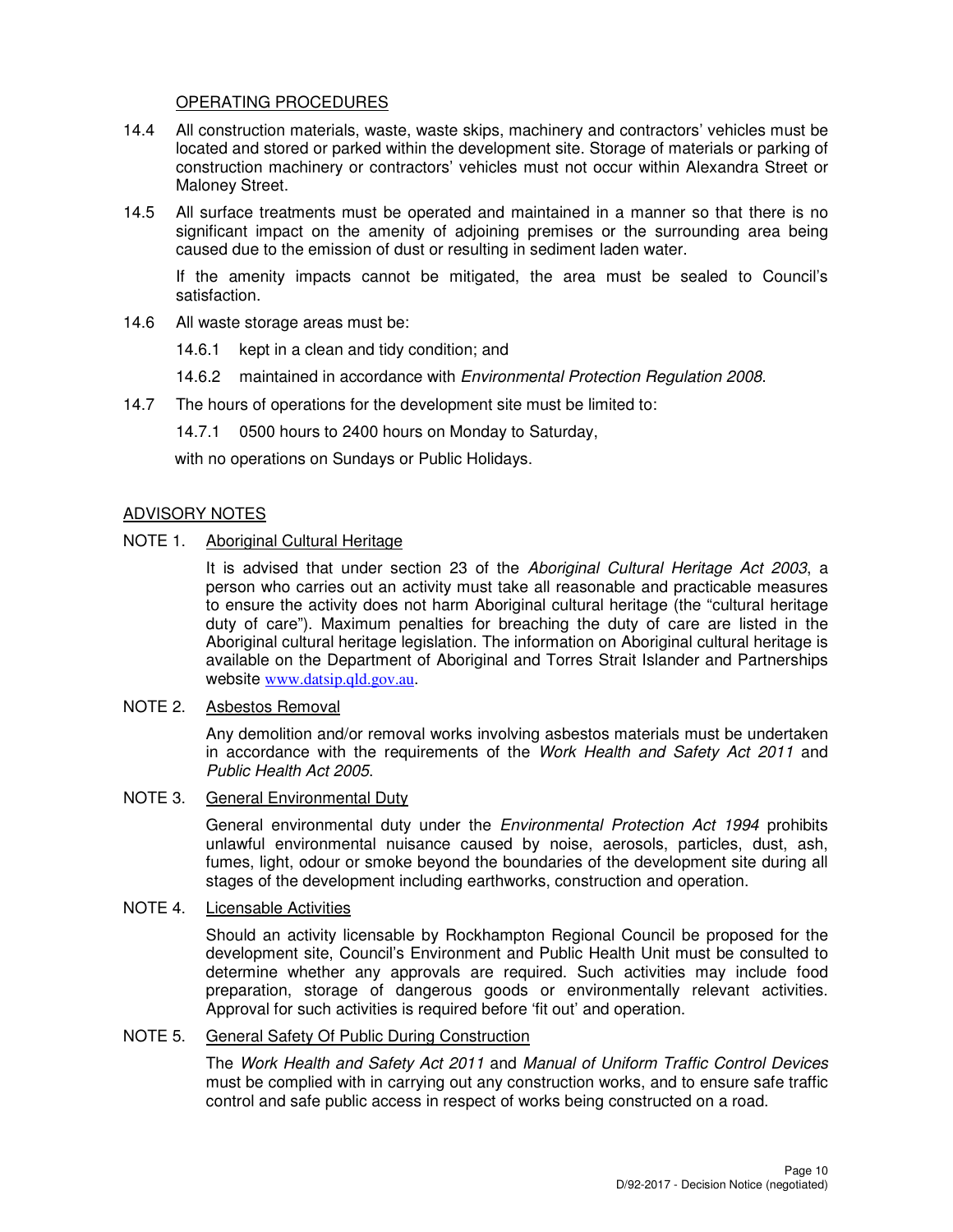# NOTE 6. Infrastructure Charges Notice

Council has resolved not to issue an Infrastructure Charges Notice for this development because the new infrastructure charges arising from the development are less than the credits applicable for the new development.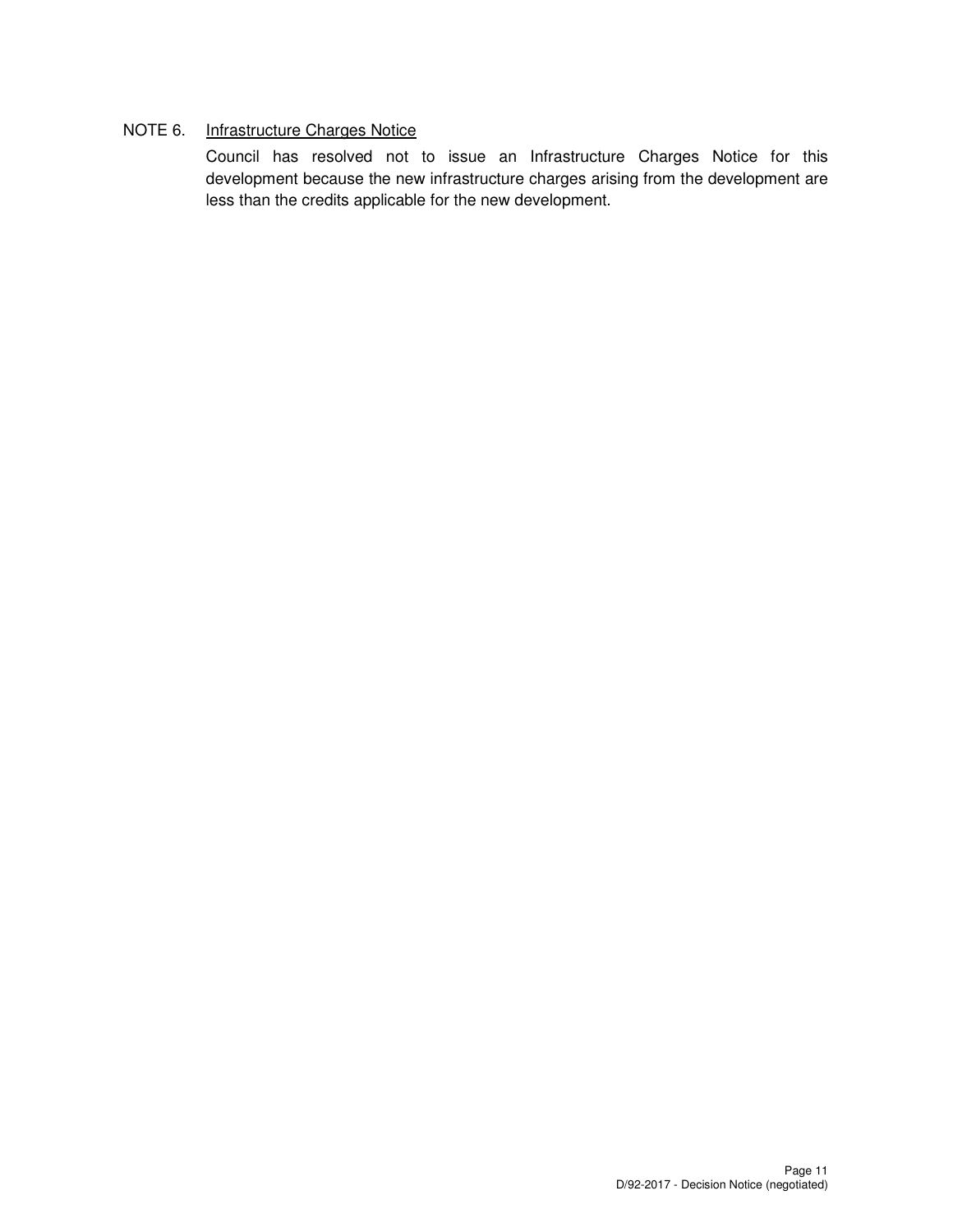

# **Attachment 2 - Appeal Rights**

PLANNING ACT 2016

The following is an extract from the  $D$ lanning Act 2016 (Ohn

#### **Appeal rights**

#### **229 Appeals to tribunal or P&E Court**

- (1) Schedule 1 states—
	- (a) matters that may be appealed to— (i) either a tribunal or the P&E Court; or (ii) only a tribunal; or
	- (iii) only the P&E Court; and

(b) the person—

- (i) who may appeal a matter (the **appellant**); and (ii) who is a respondent in an appeal of the matter; and (iii) who is a co-respondent in an appeal of the matter; and
- (iv) who may elect to be a co-respondent in an appeal of the matter.
- (2) An appellant may start an appeal within the appeal period.
- (3) The **appeal period** is—
	- (a) for an appeal by a building advisory agency—10 business days after a decision notice for the decision is given to the agency or
	- (b) for an appeal against a deemed refusal—at any time after the deemed refusal happens; or
	- (c) for an appeal against a decision of the Minister, under chapter 7, part 4, to register premises or to renew the registration of premises—20 business days after a notice is published under section 269(3)(a) or (4); or
	- (d) for an appeal against an infrastructure charges notice—20 business days after the infrastructure charges notice is given to the person; or
	- (e) for an appeal about a deemed approval of a development application for which a decision notice has not been given—30 business days after the applicant gives the deemed approval notice to the assessment manager; or
	- (f) for any other appeal—20 business days after a notice of the decision for the matter, including an enforcement notice, is given to the person.

#### Note—

- See the P&E Court Act for the court's power to extend the appeal period.
- (4) Each respondent and co-respondent for an appeal may be heard in the appeal.
- (5) If an appeal is only about a referral agency's response, the assessment manager may apply to the tribunal or P&E Court to withdraw from the appeal.
- (6) To remove any doubt, it is declared that an appeal against an infrastructure charges notice must not be about—
	- (a) the adopted charge itself; or
	- (b) for a decision about an offset or refund—
		- (i) the establishment cost of trunk infrastructure identified in a LGIP; or

(ii) the cost of infrastructure decided using the method included in the local government's charges resolution.

- **230 Notice of appeal**
- (1) An appellant starts an appeal by lodging, with the registrar of the tribunal or P&E Court, a notice of appeal that— (a) is in the approved form; and
	- (b) succinctly states the grounds of the appeal.
- (2) The notice of appeal must be accompanied by the required fee.
- (3) The appellant or, for an appeal to a tribunal, the registrar must, within the service period, give a copy of the notice of appeal to—
	- (a) the respondent for the appeal; and
	- (b) each co-respondent for the appeal; and
- (c) for an appeal about a development application under schedule 1, table 1, item 1—each principal submitter for the development application; and
- (d) for an appeal about a change application under schedule 1, table 1, item 2—each principal submitter for the change application; and
- (e) each person who may elect to become a corespondent for the appeal, other than an eligible submitter who is not a principal submitter in an appeal under paragraph (c) or (d); and
- (f) for an appeal to the P&E Court—the chief executive; and
- (g) for an appeal to a tribunal under another Act—any other person who the registrar considers appropriate.
- (4) The **service period** is—
	- (a) if a submitter or advice agency started the appeal in the P&E Court—2 business days after the appeal is started; or
	- (b) otherwise—10 business days after the appeal is started.
- (5) A notice of appeal given to a person who may elect to be a co-respondent must state the effect of subsection
- (6) A person elects to be a co-respondent by filing a notice of election, in the approved form, within 10 business days after the notice of appeal is given to the person*.*

#### **231 Other appeals**

- (1) Subject to this chapter, schedule 1 and the P&E Court Act, unless the Supreme Court decides a decision or other matter under this Act is affected by jurisdictional error, the decision or matter is non-appealable.
- (2) The Judicial Review Act 1991, part 5 applies to the decision or matter to the extent it is affected by jurisdictional error.
- (3) A person who, but for subsection (1) could have made an application under the Judicial Review Act 1991 in relation to the decision or matter, may apply under part 4 of that Act for a statement of reasons in relation to the decision or matter.
- (4) In this section— **decision** includes—
	- (a) conduct engaged in for the purpose of making a decision; and
	- (b) other conduct that relates to the making of a decision; and
	- (c) the making of a decision or the failure to make a decision; and
	- (d) a purported decision; and
	- (e) a deemed refusal.
- **non-appealable**, for a decision or matter, means the decision or matter—
	- (a) is final and conclusive; and
	- (b) may not be challenged, appealed against, reviewed, quashed, set aside or called into question in any other way under the Judicial Review Act 1991 or otherwise, whether by the Supreme Court, another court, a tribunal or another entity; and
	- (c) is not subject to any declaratory, injunctive or other order of the Supreme Court, another court, a tribunal or another entity on any ground.

#### **232 Rules of the P&E Court**

- (1) A person who is appealing to the P&E Court must comply with the rules of the court that apply to the appeal.
- (2) However, the P&E Court may hear and decide an appeal even if the person has not complied with rules of the P&E Court.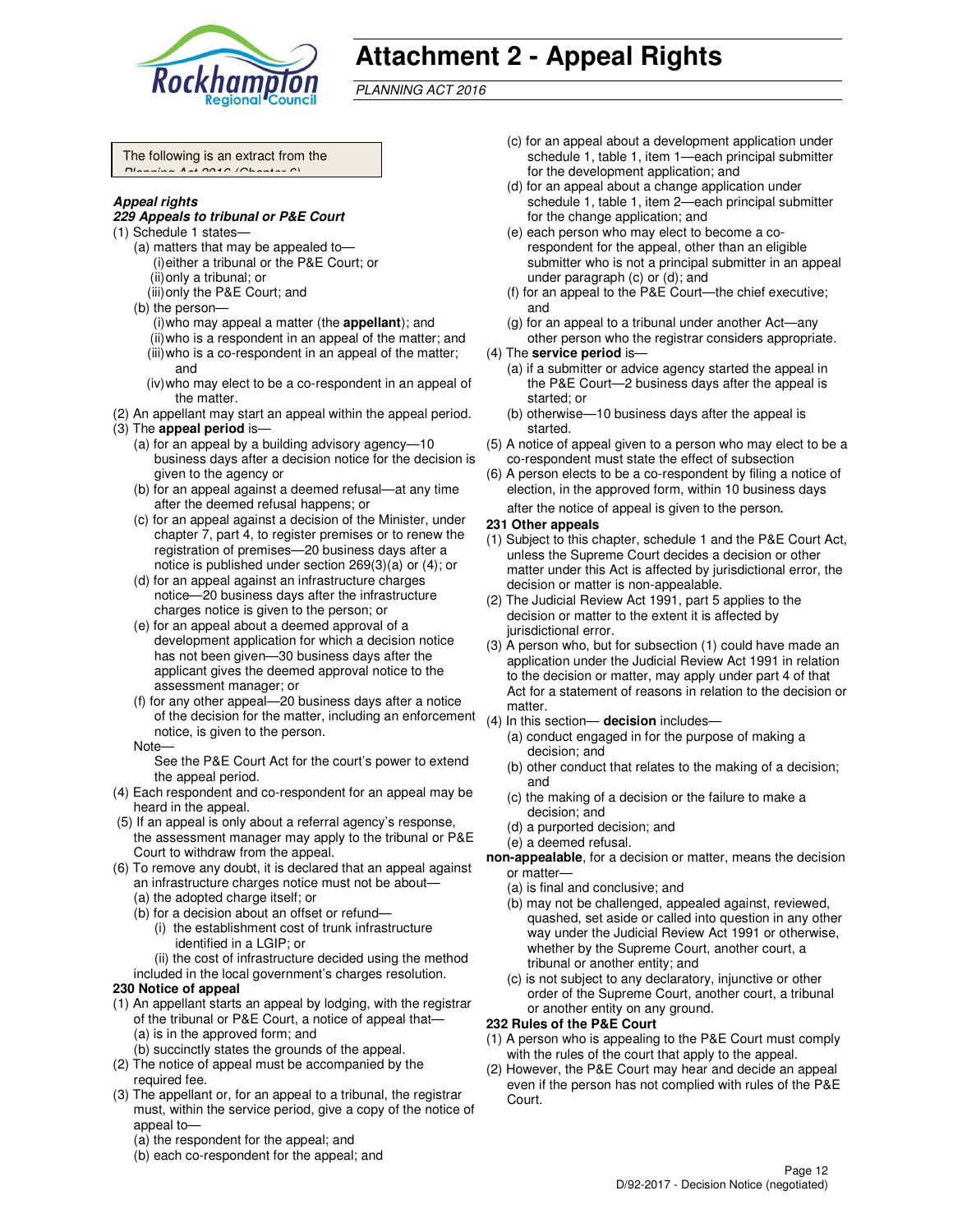

# **Appeal Rights**

PLANNING ACT 2016

# **Schedule 1**

#### **Appeals section 229 1 Appeal rights and parties to appeals**

- (1) Table 1 states the matters that may be appealed to—(a) the P&E court; or (b) a tribunal.
- (2) However, table 1 applies to a tribunal only if the matter involves—
	- (a) the refusal, or deemed refusal of a development application, for—
	- (i) a material change of use for a classified building; or
	- (ii) operational work associated with building work, a retaining wall, or a tennis court; or
	- (b) a provision of a development approval for—
	- (i) a material change of use for a classified building; or
- (ii) operational work associated with building work, a retaining wall, or a tennis court; or
	- (c) if a development permit was applied for—the decision to give a preliminary approval for—
		- (i) a material change of use for a classified building; or
		- (ii) operational work associated with building work, a retaining wall, or a tennis court; or
	- (d) a development condition if—
		- (i) the development approval is only for a material change of use that involves the use of a building classified under the Building Code as a class 2 building; and
		- (ii) the building is, or is proposed to be, not more than 3 storeys; and
		- (iii) the proposed development is for not more than 60 sole-occupancy units; or
	- (e) a decision for, or a deemed refusal of, an extension application for a development approval that is only for a material change of use of a classified building; or
	- (f) a decision for, or a deemed refusal of, a change application for a development approval that is only for a material change of use of a classified building; or
	- (g) a matter under this Act, to the extent the matter relates to—
		- (i) the Building Act, other than a matter under that Act that may or must be decided by the Queensland Building and Construction Commission; or
		- (ii) the Plumbing and Drainage Act, part 4 or 5; or
	- (h) a decision to give an enforcement notice in relation to a matter under paragraphs (a) to (g); or
	- (i) a decision to give an infrastructure charges notice; or
	- (j) the refusal, or deemed refusal, of a conversion application; or
	- (k) a matter that, under another Act, may be appealed to the tribunal; or
	- (l) a matter prescribed by regulation.
- (3) Also, table 1 does not apply to a tribunal if the matter
- involves—
	- (a) for a matter in subsection  $(2)(a)$  to  $(d)$ 
		- (i) a development approval for which the development application required impact assessment; and
		- (ii) a development approval in relation to which the assessment manager received a properly made submission for the development application; or
	- (b) a provision of a development approval about the identification or inclusion, under a variation approval, of a matter for the development.
- (4) Table 2 states the matters that may be appealed only to the P&E Court.
- (5) Table 3 states the matters that may be appealed only to the tribunal.
- (6) In each table—
	- (a) column 1 states the appellant in the appeal; and
	- (b) column 2 states the respondent in the appeal; and
	- (c) column 3 states the co-respondent (if any) in the appeal; and
	- (d) column 4 states the co-respondents by election (if any) in the appeal.
- $(7)$  If the chief executive receives a notice of appeal under section  $230(3)(f)$ , the chief executive may elect to be a corespondent in the appeal.

# **Table 1**

#### **Appeals to the P&E Court and, for certain matters, to a tribunal**

1. Development applications

An appeal may be made against—

(a) the refusal of all or part of the development application; or

(b) the deemed refusal of the development application; or

(c) a provision of the development approval; or

(d) if a development permit was applied for—the decision to give a preliminary approval.

| Column 1<br>Appellant | Column 2<br>Respondent    | Column 3<br>Co-respondent                                                                            | Column 4<br>Co-respondent by election                                                                                                        |
|-----------------------|---------------------------|------------------------------------------------------------------------------------------------------|----------------------------------------------------------------------------------------------------------------------------------------------|
|                       |                           | $($ if any $)$                                                                                       | $($ if any $)$                                                                                                                               |
| The applicant         | The assessment<br>manager | If the appeal is about<br>a concurrence<br>agency's referral<br>response---the<br>concurrence agency | 1 A concurrence agency that is<br>not a co-respondent<br>2 If a chosen Assessment<br>manager is the respondent-<br>the prescribed assessment |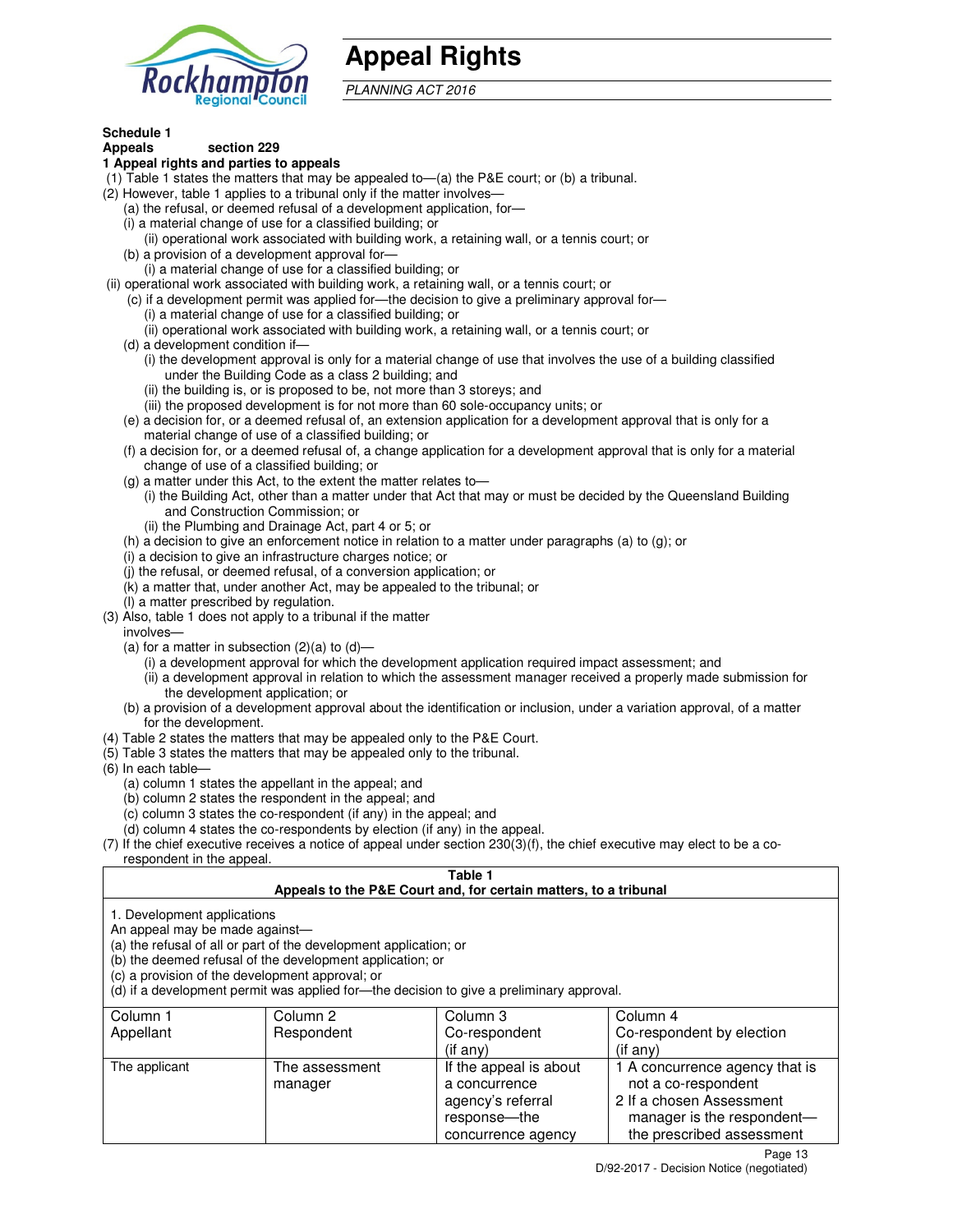| Table 1<br>Appeals to the P&E Court and, for certain matters, to a tribunal                                                                                                                                                                                                                                                                                                                                                                                                                                                                                                                                                                                                                                                                                                                                                                                                                                                                            |                                   |                                                                 |                                                                                                                                                                                                                                                                                                                                                 |
|--------------------------------------------------------------------------------------------------------------------------------------------------------------------------------------------------------------------------------------------------------------------------------------------------------------------------------------------------------------------------------------------------------------------------------------------------------------------------------------------------------------------------------------------------------------------------------------------------------------------------------------------------------------------------------------------------------------------------------------------------------------------------------------------------------------------------------------------------------------------------------------------------------------------------------------------------------|-----------------------------------|-----------------------------------------------------------------|-------------------------------------------------------------------------------------------------------------------------------------------------------------------------------------------------------------------------------------------------------------------------------------------------------------------------------------------------|
|                                                                                                                                                                                                                                                                                                                                                                                                                                                                                                                                                                                                                                                                                                                                                                                                                                                                                                                                                        |                                   |                                                                 | manager<br>3 Any eligible advice agency for<br>the application<br>4 Any eligible submitter for the<br>application                                                                                                                                                                                                                               |
| 2. Change applications<br>An appeal may be made against-<br>(a) a responsible entity's decision for a change application, other than a decision made by the P&E court; or<br>(b) a deemed refusal of a change application.                                                                                                                                                                                                                                                                                                                                                                                                                                                                                                                                                                                                                                                                                                                             |                                   |                                                                 |                                                                                                                                                                                                                                                                                                                                                 |
| Column 1<br>Appellant                                                                                                                                                                                                                                                                                                                                                                                                                                                                                                                                                                                                                                                                                                                                                                                                                                                                                                                                  | Column <sub>2</sub><br>Respondent | Column 3<br>Co-respondent<br>(if any)                           | Column 4<br>Co-respondent by election<br>(if any)                                                                                                                                                                                                                                                                                               |
| 1 The applicant<br>2 If the responsible<br>entity is the<br>assessment<br>manager-an<br>affected entity that<br>gave a pre-request<br>notice or response<br>notice                                                                                                                                                                                                                                                                                                                                                                                                                                                                                                                                                                                                                                                                                                                                                                                     | The responsible<br>entity         | If an affected entity<br>starts the appeal-the<br>applicant     | 1 A concurrence agency for the<br>development application<br>2 If a chosen assessment<br>manager is the respondent-<br>the prescribed assessment<br>manager<br>3 A private certifier for the<br>development application<br>4 Any eligible advice agency for<br>the change application<br>5 Any eligible submitter for the<br>change application |
| 3. Extension applications<br>An appeal may be made against-<br>(a) the assessment manager's decision about an extension application; or<br>(b) a deemed refusal of an extension application.                                                                                                                                                                                                                                                                                                                                                                                                                                                                                                                                                                                                                                                                                                                                                           |                                   |                                                                 |                                                                                                                                                                                                                                                                                                                                                 |
| Column 1<br>Appellant                                                                                                                                                                                                                                                                                                                                                                                                                                                                                                                                                                                                                                                                                                                                                                                                                                                                                                                                  | Column <sub>2</sub><br>Respondent | Column 3<br>Co-respondent<br>(if any)                           | Column 4<br>Co-respondent by election<br>(if any)                                                                                                                                                                                                                                                                                               |
| 1 The applicant<br>1.<br>2 For a matter other<br>than a deemed<br>refusal of an<br>extension<br>application $-$ a<br>concurrence<br>agency, other than<br>the chief executive,<br>for the application                                                                                                                                                                                                                                                                                                                                                                                                                                                                                                                                                                                                                                                                                                                                                  | The assessment<br>manager         | If a concurrence<br>agency starts the<br>appeal - the applicant | If a chosen assessment<br>manager is the respondent $-$ the<br>prescribed assessment manager                                                                                                                                                                                                                                                    |
| 4. Infrastructure charges notices<br>An appeal may be made against an infrastructure charges notice on 1 or more of the following grounds<br>a) The notice involved an error relating to $-$<br>(i) The application of the relevant adopted charge; or<br>Examples of errors in applying an adopted charge -<br>The incorrect application of gross floor area for a non-residential development<br>Applying an incorrect 'use category', under a regulation, to the development<br>The working out of extra demands, for section 120; or<br>(i)<br>An offset or refund; or<br>(ii)<br>b) The was no decision about an offset or refund; or<br>c) If the infrastructure charges notice states a refund will be given - the timing for giving the refund; or<br>d) The amount of the charge is so unreasonable that no reasonable relevant local government could have<br>imposed the amount.<br>Column <sub>2</sub><br>Column 3<br>Column 1<br>Column 4 |                                   |                                                                 |                                                                                                                                                                                                                                                                                                                                                 |
| Appellant                                                                                                                                                                                                                                                                                                                                                                                                                                                                                                                                                                                                                                                                                                                                                                                                                                                                                                                                              | Respondent                        | Co-respondent<br>(if any)                                       | Co-respondent by election<br>(if any)                                                                                                                                                                                                                                                                                                           |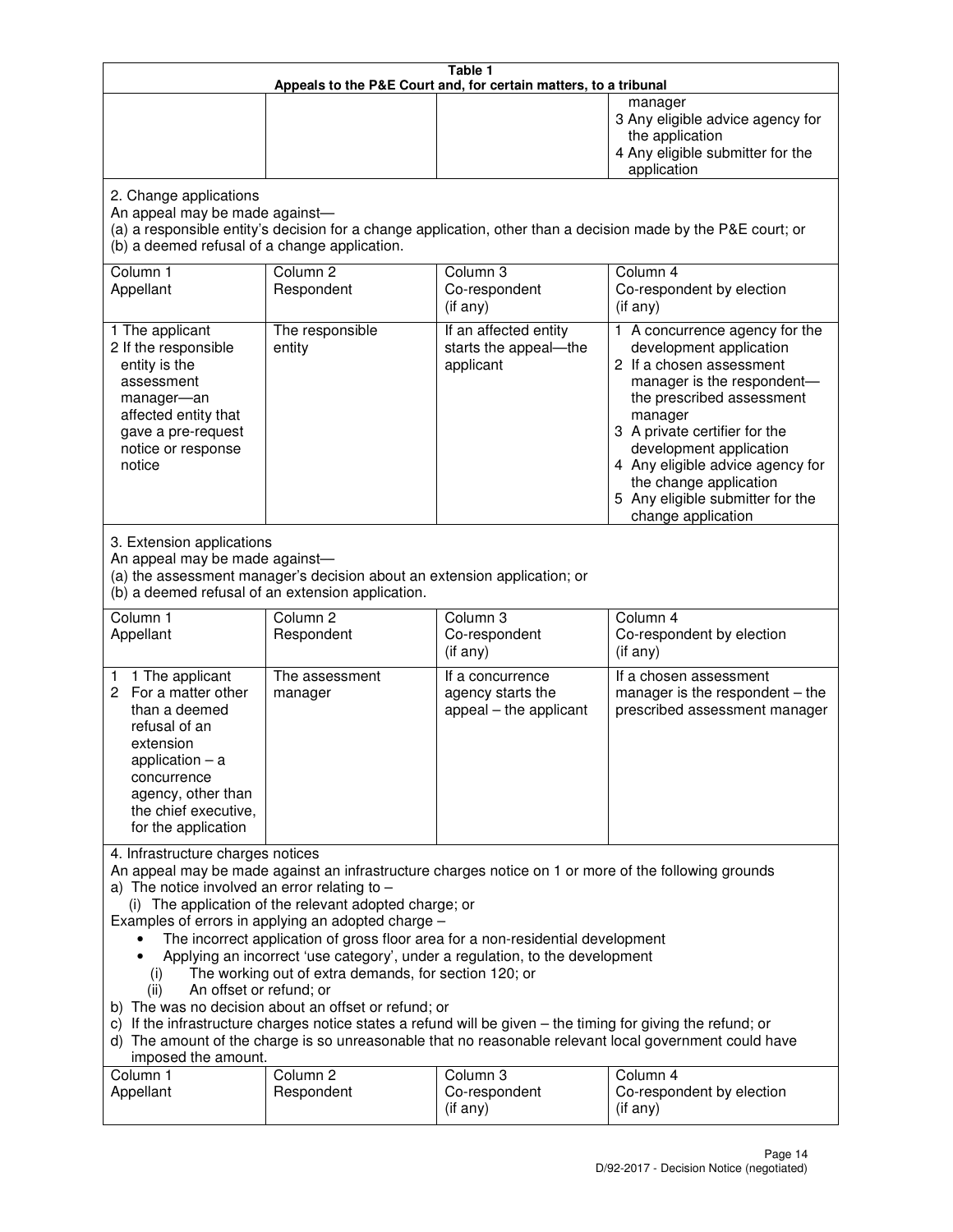| Table 1<br>Appeals to the P&E Court and, for certain matters, to a tribunal                                                                                                                                                                                                                                                                     |                                                                                                                            |                                                                                                                         |                                                                                                                                                                            |
|-------------------------------------------------------------------------------------------------------------------------------------------------------------------------------------------------------------------------------------------------------------------------------------------------------------------------------------------------|----------------------------------------------------------------------------------------------------------------------------|-------------------------------------------------------------------------------------------------------------------------|----------------------------------------------------------------------------------------------------------------------------------------------------------------------------|
| The person given the<br>Infrastructure charges<br>notice                                                                                                                                                                                                                                                                                        | The local government<br>that gave the<br>infrastructure charges<br>notice                                                  |                                                                                                                         |                                                                                                                                                                            |
| 5. Conversion applications<br>An appeal may be made against-<br>(a) the refusal of a conversion application; or<br>(b) a deemed refusal of a conversion application.                                                                                                                                                                            |                                                                                                                            |                                                                                                                         |                                                                                                                                                                            |
| Column 1<br>Appellant                                                                                                                                                                                                                                                                                                                           | Column <sub>2</sub><br>Respondent                                                                                          | Column 3<br>Co-respondent<br>(if any)                                                                                   | Column 4<br>Co-respondent by election<br>(if any)                                                                                                                          |
| The applicant                                                                                                                                                                                                                                                                                                                                   | The local government<br>to which the conversion<br>application was made                                                    | $\sim$                                                                                                                  | $\overline{\phantom{a}}$                                                                                                                                                   |
| 6. Enforcement notices                                                                                                                                                                                                                                                                                                                          |                                                                                                                            |                                                                                                                         |                                                                                                                                                                            |
|                                                                                                                                                                                                                                                                                                                                                 | An appeal may be made against the decision to give an enforcement notice.                                                  |                                                                                                                         |                                                                                                                                                                            |
| Column 1<br>Appellant                                                                                                                                                                                                                                                                                                                           | Column <sub>2</sub><br>Respondent                                                                                          | Column 3<br>Co-respondent<br>(if any)                                                                                   | Column 4<br>Co-respondent by election<br>(if any)                                                                                                                          |
| The person given the<br>enforcement notice                                                                                                                                                                                                                                                                                                      | The enforcement<br>authority                                                                                               |                                                                                                                         | If the enforcement authority is<br>not the local government for<br>the premises in relation to which<br>the offence is alleged to have<br>happened-the local<br>government |
|                                                                                                                                                                                                                                                                                                                                                 |                                                                                                                            | Table 2<br>Appeals to the P&E Court only                                                                                |                                                                                                                                                                            |
| 1. Appeals from tribunal<br>An appeal may be made against a decision of a tribunal, other than a decision under<br>section 252, on the ground of-<br>(a) an error or mistake in law on the part of the tribunal; or<br>(b) jurisdictional error.                                                                                                |                                                                                                                            |                                                                                                                         |                                                                                                                                                                            |
| Column <sub>1</sub><br>Appellant                                                                                                                                                                                                                                                                                                                | Column 2<br>Respondent                                                                                                     | Column 3<br>Co-respondent<br>$($ if any $)$                                                                             | Column 4<br>Co-respondent by election<br>$($ if any $)$                                                                                                                    |
| A party to the<br>proceedings for the<br>decision                                                                                                                                                                                                                                                                                               | The other party to the<br>proceedings for the<br>decision                                                                  | $\blacksquare$                                                                                                          | $\overline{a}$                                                                                                                                                             |
| 2. Eligible submitter appeals<br>An appeal may be made against the decision to give a development approval, or an approval for a change<br>application, to the extent that the decision relates to-<br>(a) any part of the development application for the development approval that required impact assessment; or<br>(b) a variation request. |                                                                                                                            |                                                                                                                         |                                                                                                                                                                            |
| Column 1<br>Appellant                                                                                                                                                                                                                                                                                                                           | Column <sub>2</sub><br>Respondent                                                                                          | Column 3<br>Co-respondent<br>(if any)                                                                                   | Column 4<br>Co-respondent by election<br>(if any)                                                                                                                          |
| 1 For a development<br>application-an<br>eligible submitter for<br>the development<br>application<br>2 For a change<br>application-an<br>eligible submitter for                                                                                                                                                                                 | 1 For a development<br>application-the<br>assessment<br>manager<br>2 For a change<br>application-the<br>responsible entity | 1 The applicant<br>2 If the appeal is about<br>a concurrence<br>agency's referral<br>response-the<br>concurrence agency | Another eligible<br>submitter for the<br>application                                                                                                                       |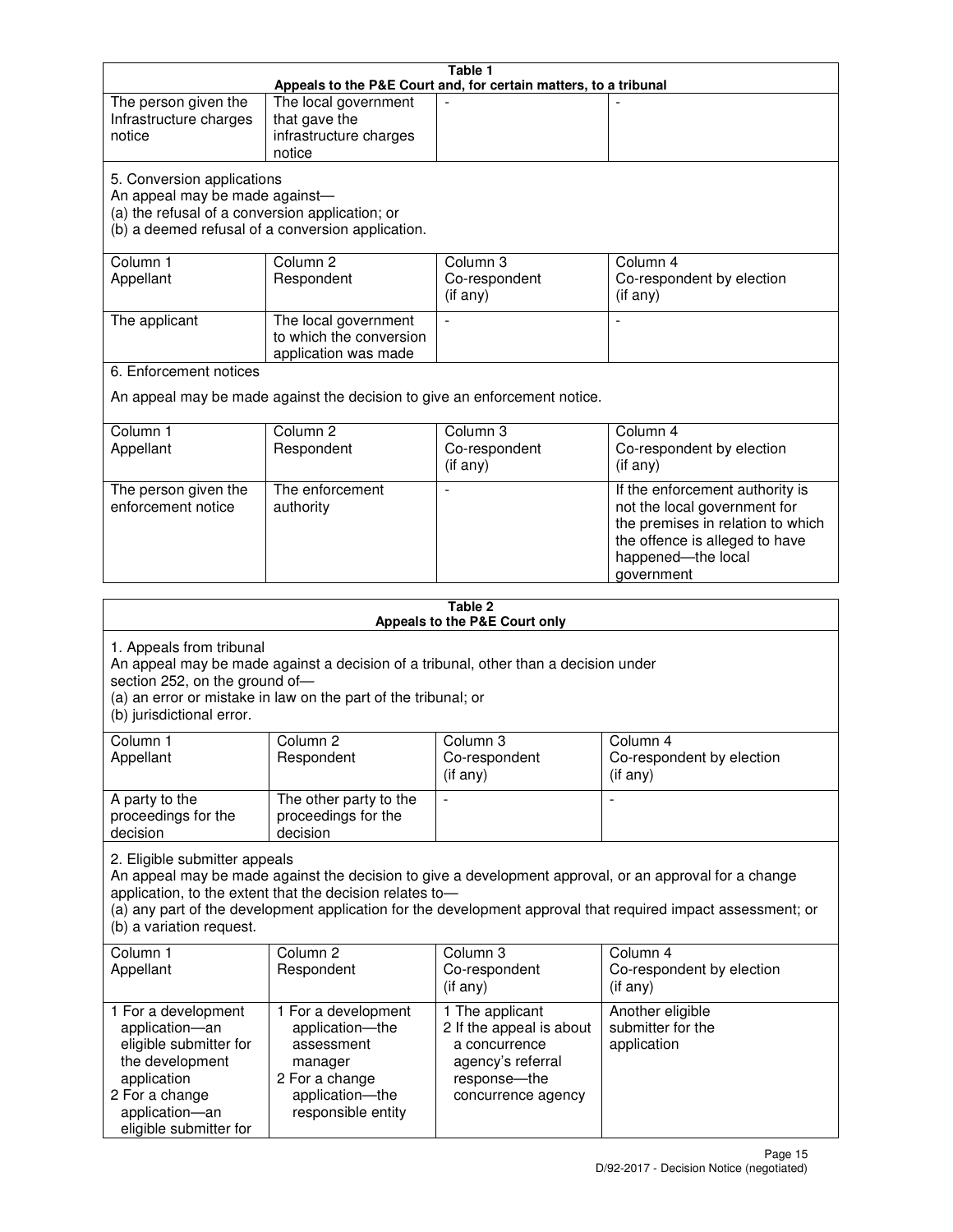| Table 2<br>Appeals to the P&E Court only                                                                                                                                                                                                                                                                                                                                                                           |                                                                                                                            |                                                                                                                         |                                                                                        |
|--------------------------------------------------------------------------------------------------------------------------------------------------------------------------------------------------------------------------------------------------------------------------------------------------------------------------------------------------------------------------------------------------------------------|----------------------------------------------------------------------------------------------------------------------------|-------------------------------------------------------------------------------------------------------------------------|----------------------------------------------------------------------------------------|
| the change<br>application                                                                                                                                                                                                                                                                                                                                                                                          |                                                                                                                            |                                                                                                                         |                                                                                        |
| 3. Eligible submitter and eligible advice agency appeals<br>An appeal may be made against a provision of a development approval, or failure to<br>include a provision in the development approval, to the extent the matter relates to-<br>(a) any part of the development application or the change application, for the development approval, that<br>required impact assessment; or<br>(b) a variation request. |                                                                                                                            |                                                                                                                         |                                                                                        |
| Column 1<br>Appellant                                                                                                                                                                                                                                                                                                                                                                                              | Column <sub>2</sub><br>Respondent                                                                                          | Column 3<br>Co-respondent<br>(if any)                                                                                   | Column 4<br>Co-respondent by election<br>(if any)                                      |
| 1 For a development<br>application-an<br>eligible submitter for<br>the development<br>application<br>2 For a change<br>application-an<br>eligible submitter for<br>the change<br>application<br>3 An eligible advice<br>agency for the<br>development<br>application or change<br>application                                                                                                                      | 1 For a development<br>application-the<br>assessment<br>manager<br>2 For a change<br>application-the<br>responsible entity | 1 The applicant<br>2 If the appeal is about<br>a concurrence<br>agency's referral<br>response-the<br>concurrence agency | Another eligible submitter for the<br>application                                      |
| 4. Compensation claims<br>An appeal may be made against-<br>(a) a decision under section 32 about a compensation claim; or<br>(b) a decision under section 265 about a claim for compensation; or<br>(c) a deemed refusal of a claim under paragraph (a) or (b).                                                                                                                                                   |                                                                                                                            |                                                                                                                         |                                                                                        |
| Column <sub>1</sub><br>Appellant                                                                                                                                                                                                                                                                                                                                                                                   | Column <sub>2</sub><br>Respondent                                                                                          | Column 3<br>Co-respondent<br>(if any)                                                                                   | Column 4<br>Co-respondent by election<br>(if any)                                      |
| A person dissatisfied<br>with the decision                                                                                                                                                                                                                                                                                                                                                                         | The local<br>government to which<br>the claim was made                                                                     |                                                                                                                         |                                                                                        |
| 5. Registered premises<br>An appeal may be made against a decision of the Minister under chapter 7, part 4.                                                                                                                                                                                                                                                                                                        |                                                                                                                            |                                                                                                                         |                                                                                        |
| Column 1<br>Appellant                                                                                                                                                                                                                                                                                                                                                                                              | Column <sub>2</sub><br>Respondent                                                                                          | Column 3<br>Co-respondent<br>(if any)                                                                                   | Column 4<br>Co-respondent by election<br>(if any)                                      |
| 1 A person given a<br>decision notice about<br>the decision<br>2 If the decision is to<br>register premises or<br>renew the<br>registration of<br>premises-an owner<br>or occupier of<br>premises in the<br>affected area for the<br>registered premises<br>who is dissatisfied<br>with the decision                                                                                                               | The Minister                                                                                                               | $\overline{\phantom{a}}$                                                                                                | If an owner or occupier starts the<br>appeal – the owner of the<br>registered premises |